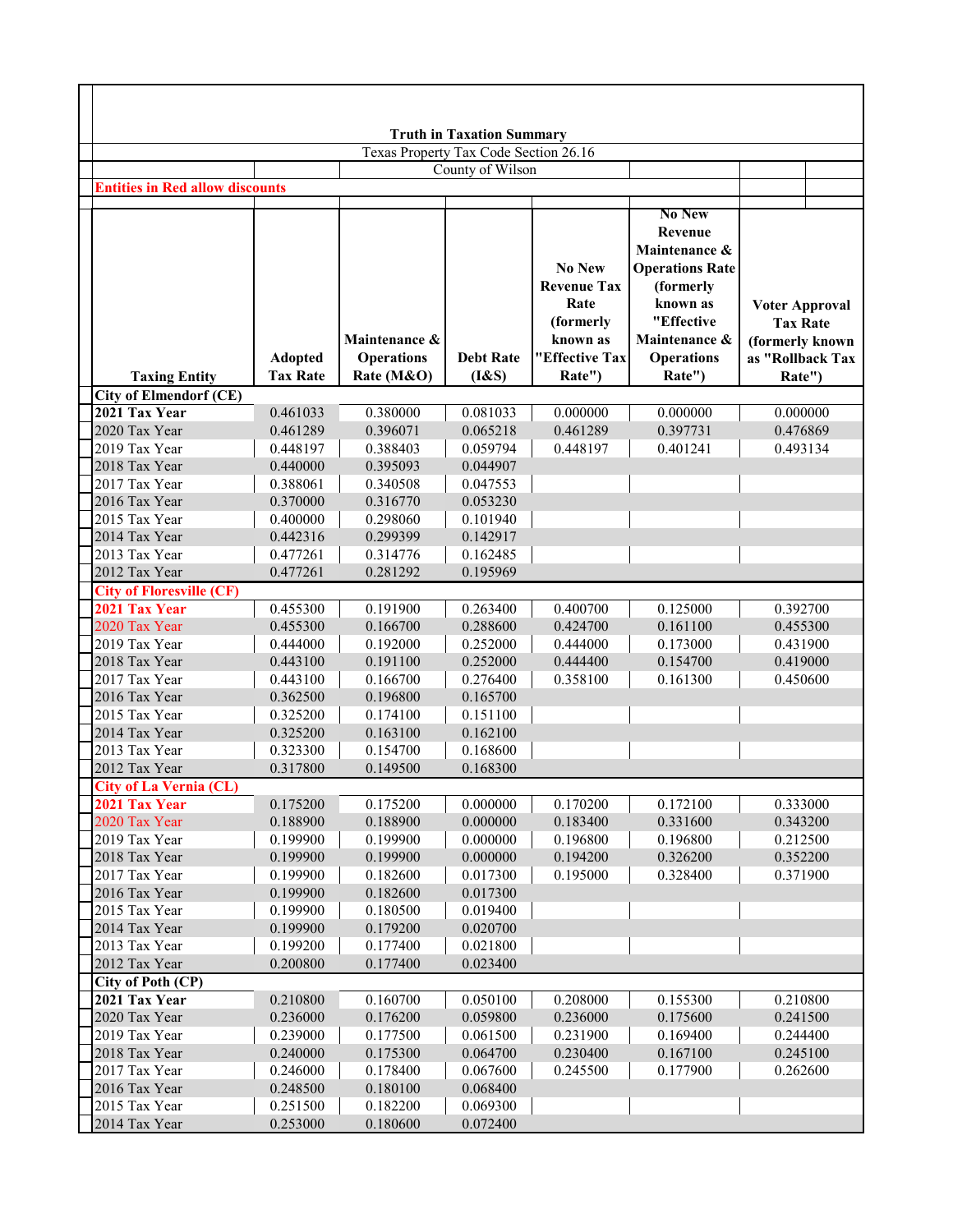| 2013 Tax Year                                                | 0.253000 | 0.178800 | 0.074200 |          |          |          |
|--------------------------------------------------------------|----------|----------|----------|----------|----------|----------|
| 2012 Tax Year                                                | 0.263000 | 0.228200 | 0.034800 |          |          |          |
| <b>City of Stockdale (CS)</b>                                |          |          |          |          |          |          |
| 2021 Tax Year                                                |          |          | 0.159400 |          |          |          |
| 2020 Tax Year                                                | 0.296200 | 0.136800 |          | 0.296200 | 0.159300 | 0.324200 |
|                                                              | 0.334000 | 0.179200 | 0.154800 | 0.272000 | 0.569600 | 0.744300 |
| 2019 Tax Year                                                | 0.242500 | 0.128300 | 0.114200 | 0.233800 | 0.513200 | 0.668400 |
| 2018 Tax Year                                                | 0.365800 | 0.183400 | 0.182400 | 0.365800 | 0.583500 | 0.812500 |
| 2017 Tax Year                                                | 0.373600 | 0.254100 | 0.119500 | 0.356800 | 0.539000 | 0.701600 |
| 2016 Tax Year                                                | 0.373600 | 0.280800 | 0.092800 |          |          |          |
| 2015 Tax Year                                                | 0.360000 | 0.268700 | 0.091300 |          |          |          |
| 2014 Tax Year                                                | 0.366700 | 0.271500 | 0.095200 |          |          |          |
| 2013 Tax Year                                                | 0.366700 | 0.265700 | 0.101000 |          |          |          |
| 2012 Tax Year                                                | 0.340400 | 0.340400 | 0.000000 |          |          |          |
| <b>Country Acres Road District (CARD)</b>                    |          |          |          |          |          |          |
| 2015 Tax Year                                                | 0.151700 | 0.000000 | 0.151700 |          |          |          |
| 2014 Tax Year                                                | 0.152500 | 0.000000 | 0.152500 |          |          |          |
| 2013 Tax Year                                                | 0.153500 | 0.000000 | 0.153500 |          |          |          |
| 2012 Tax Year                                                | 0.155000 | 0.000000 | 0.155000 |          |          |          |
| <b>Ecleto Creek Watershed District (WE)</b>                  |          |          |          |          |          |          |
| 2021 Tax Year                                                | 0.003634 | 0.003634 | 0.000000 | 0.000000 | 0.000000 | 0.000000 |
| 2020 Tax Year                                                | 0.004000 | 0.004000 | 0.000000 |          |          | 0.004465 |
| 2019 Tax Year                                                | 0.004000 | 0.004000 | 0.000000 |          |          |          |
| 2018 Tax Year                                                | 0.070000 | 0.070000 |          |          |          |          |
| 2017 Tax Year                                                | 0.073603 | 0.073603 |          |          |          |          |
| 2016 Tax Year                                                | 0.073603 | 0.073603 |          |          |          |          |
| 2015 Tax Year                                                | 0.080000 | 0.080000 |          |          |          |          |
| 2014 Tax Year                                                | 0.090567 | 0.090567 |          |          |          |          |
| 2013 Tax Year                                                | 0.095000 | 0.095000 |          |          |          |          |
| 2012 Tax Year                                                | 0.086400 | 0.086400 |          |          |          |          |
|                                                              |          |          |          |          |          |          |
| ESD #1 - Wilson County Emergency Services District #1        |          |          |          |          |          |          |
| 2021 Tax Year                                                | 0.079700 | 0.079700 | 0.000000 | 0.072700 | 0.073800 | 0.076300 |
| 2020 Tax Year                                                | 0.081000 | 0.081000 | 0.000000 | 0.077800 | 0.078500 | 0.081200 |
| 2019 Tax Year                                                | 0.079000 | 0.079000 | 0.000000 | 0.073400 | 0.073400 | 0.079200 |
| 2018 Tax Year                                                | 0.076800 | 0.076800 | 0.000000 | 0.079800 | 0.071200 | 0.076800 |
| 2017 Tax Year                                                | 0.083000 | 0.074100 | 0.008900 | 0.083000 | 0.070200 | 0.084700 |
| 2016 Tax Year                                                | 0.083500 | 0.070500 | 0.013000 |          |          |          |
| 2015 Tax Year                                                | 0.085200 | 0.072000 | 0.013200 |          |          |          |
| 2014 Tax Year                                                | 0.085200 | 0.078700 | 0.006500 |          |          |          |
| 2013 Tax Year                                                | 0.086400 | 0.086400 | 0.000000 |          |          |          |
| 2012 Tax Year                                                | 0.088000 | 0.088000 | 0.000000 |          |          |          |
| <b>ESD #2 - Wilson County Emergency Services District #2</b> |          |          |          |          |          |          |
| 2021 Tax Year                                                | 0.100000 | 0.064500 | 0.035500 | 0.090200 | 0.058500 | 0.095600 |
| 2020 Tax Year                                                | 0.100000 | 0.064500 | 0.035500 | 0.093900 | 0.064500 | 0.106000 |
| 2019 Tax Year                                                | 0.100000 | 0.068200 | 0.031800 | 0.095500 | 0.086600 | 0.125300 |
| 2018 Tax Year                                                | 0.100000 | 0.090640 | 0.009360 | 0.094200 | 0.086700 | 0.188000 |
| 2017 Tax Year                                                | 0.097400 | 0.089600 | 0.007800 | 0.096300 | 0.096300 | 0.186100 |
| 2016 Tax Year                                                | 0.097400 | 0.097400 | 0.000000 |          |          |          |
| 2015 Tax Year                                                | 0.097400 | 0.097400 | 0.000000 |          |          |          |
| 2014 Tax Year                                                | 0.099000 | 0.099000 | 0.000000 |          |          |          |
| 2013 Tax Year                                                | 0.099000 | 0.099000 | 0.000000 |          |          |          |
| 2012 Tax Year                                                | 0.100000 | 0.100000 | 0.000000 |          |          |          |
| <b>ESD #3 - Wilson County Emergency Services District #3</b> |          |          |          |          |          |          |
| 2021 Tax Year                                                | 0.087300 | 0.081700 | 0.005600 | 0.087300 | 0.081600 | 0.090000 |
| 2020 Tax Year                                                | 0.095800 | 0.088300 | 0.007500 | 0.098100 | 0.091800 | 0.102500 |
| 2019 Tax Year                                                | 0.100000 | 0.093000 | 0.007000 | 0.091800 | 0.091800 | 0.106100 |
| 2018 Tax Year                                                | 0.100000 | 0.100000 | 0.000000 | 0.091700 | 0.091700 | 0.112400 |
| 2017 Tax Year                                                | 0.100000 | 0.100000 | 0.000000 | 0.088300 | 0.088300 | 0.109800 |
| 2016 Tax Year                                                | 0.900000 | 0.900000 | 0.000000 |          |          |          |
| 2015 Tax Year                                                | 0.084500 | 0.084500 | 0.000000 |          |          |          |
|                                                              |          |          |          |          |          |          |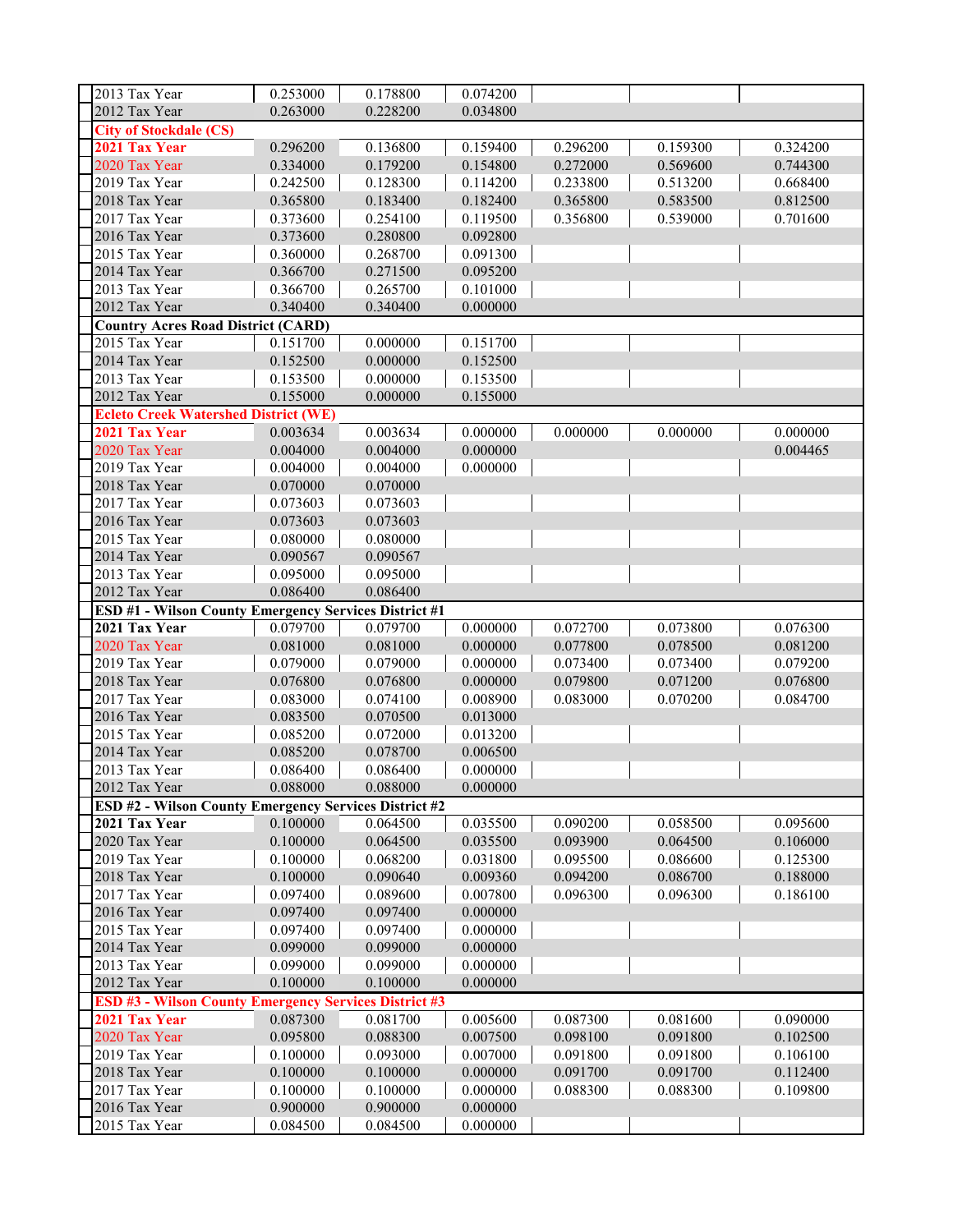| 2014 Tax Year                                                  | 0.080000 | 0.080000 | 0.000000 |          |          |          |  |  |
|----------------------------------------------------------------|----------|----------|----------|----------|----------|----------|--|--|
| 2013 Tax Year                                                  | 0.080000 | 0.080000 | 0.000000 |          |          |          |  |  |
| 2012 Tax Year                                                  | n/a      |          |          |          |          |          |  |  |
| ESD #4 - Wilson County Emergency Services District #4          |          |          |          |          |          |          |  |  |
| 2021 Tax Year                                                  | 0.095200 | 0.095200 | 0.000000 | 0.091700 | 0.092000 | 0.095200 |  |  |
| 2020 Tax Year                                                  | 0.100000 | 0.100000 | 0.000000 |          |          |          |  |  |
| ESD #5 - Wilson County Emergency Services District #5          |          |          |          |          |          |          |  |  |
| 2021 Tax Year                                                  | 0.091900 | 0.091900 | 0.000000 | 0.088400 | 0.088800 | 0.091900 |  |  |
| 2020 Tax Year                                                  | 0.100000 | 0.100000 | 0.000000 |          |          |          |  |  |
| <b>Evergreen Underground Water Conservation District (WEU)</b> |          |          |          |          |          |          |  |  |
| 2021 Tax Year                                                  | 0.006300 | 0.006300 | 0.000000 | 0.006300 | 0.006300 | 0.006500 |  |  |
| 2020 Tax Year                                                  | 0.005500 | 0.005500 | 0.000000 | 0.005500 | 0.005900 | 0.006100 |  |  |
| 2019 Tax Year                                                  | 0.005380 | 0.005380 | 0.000000 | 0.005380 | 0.005380 | 0.005810 |  |  |
| 2018 Tax Year                                                  | 0.006500 | 0.006500 | 0.000000 | 0.006500 | 0.006500 | 0.007000 |  |  |
| 2017 Tax Year                                                  | 0.007400 | 0.007400 | 0.000000 | 0.007400 | 0.007400 | 0.007900 |  |  |
| 2016 Tax Year                                                  | 0.007800 | 0.007800 | 0.000000 |          |          |          |  |  |
| 2015 Tax Year                                                  | 0.005800 | 0.005800 | 0.000000 |          |          |          |  |  |
| 2014 Tax Year                                                  | 0.005300 | 0.005300 | 0.000000 |          |          |          |  |  |
| 2013 Tax Year                                                  | 0.006000 | 0.006000 | 0.000000 |          |          |          |  |  |
| 2012 Tax Year                                                  | 0.009200 | 0.009200 | 0.000000 |          |          |          |  |  |
| <b>Floresville ISD (SF)</b>                                    |          |          |          |          |          |          |  |  |
| 2021 Tax Year                                                  | 1.134400 | 0.872000 | 0.262400 | 1.073100 |          | 1.134400 |  |  |
| 2020 Tax Year                                                  | 1.234400 | 0.930500 | 0.303900 | 1.242200 |          | 1.234400 |  |  |
| 2019 Tax Year                                                  | 1.335000 | 0.970000 | 0.365000 | 1.180690 |          | 1.306730 |  |  |
| 2018 Tax Year                                                  | 1.445000 | 1.040000 | 0.405000 | 1.437911 | 1.500000 | 1.467470 |  |  |
| 2017 Tax Year                                                  | 1.445000 | 1.040000 | 0.405000 | 1.443000 | 1.500000 | 1.512000 |  |  |
| 2016 Tax Year                                                  | 1.445000 | 1.040000 | 0.405000 |          |          |          |  |  |
| 2015 Tax Year                                                  | 1.445000 | 1.040000 | 0.405000 |          |          |          |  |  |
| 2014 Tax Year                                                  | 1.490000 | 1.040000 | 0.450000 |          |          |          |  |  |
| 2013 Tax Year                                                  | 1.490000 | 1.040000 | 0.450000 |          |          |          |  |  |
| 2012 Tax Year                                                  | 1.515800 | 1.040000 | 0.475800 |          |          |          |  |  |
| <b>HELROBQ Road District (RERD)</b>                            |          |          |          |          |          |          |  |  |
| 2015 Tax Year                                                  | 0.127500 | 0.000000 | 0.127500 |          |          |          |  |  |
| 2014 Tax Year                                                  | 0.139200 | 0.000000 | 0.139200 |          |          |          |  |  |
| 2013 Tax Year                                                  | 0.138100 | 0.000000 | 0.138100 |          |          |          |  |  |
| 2012 Tax Year                                                  | 0.144500 | 0.000000 | 0.144500 |          |          |          |  |  |
| La Vernia ISD (SL)                                             |          |          |          |          |          |          |  |  |
| 2021 Tax Year                                                  | 1.267000 | 0.872000 | 0.395000 | 1.165200 |          | 1.266200 |  |  |
| 2020 Tax Year                                                  | 1.328700 | 0.933700 | 0.395000 | 1.284800 |          | 1.332000 |  |  |
| 2019 Tax Year                                                  | 1.365000 | 0.970000 | 0.395000 | 1.369500 |          | 1.462700 |  |  |
| 2018 Tax Year                                                  | 1.435000 | 1.040000 | 0.395000 | 1.343548 | 0.000000 | 1.435000 |  |  |
| 2017 Tax Year                                                  | 1.415000 | 1.040000 | 0.375000 |          |          |          |  |  |
| 2016 Tax Year                                                  | 1.395000 | 1.040000 | 0.355000 |          |          |          |  |  |
| 2015 Tax Year                                                  | 1.375000 | 1.040000 | 0.335000 |          |          |          |  |  |
| 2014 Tax Year                                                  | 1.380000 | 1.040000 | 0.340000 |          |          |          |  |  |
| 2013 Tax Year                                                  | 1.390000 | 1.040000 | 0.350000 |          |          |          |  |  |
| 2012 Tax Year                                                  | 1.395000 | 1.040000 | 0.355000 |          |          |          |  |  |
| <b>Oak Hills Development Road District (OHRD)</b>              |          |          |          |          |          |          |  |  |
| 2013 Tax Year                                                  | 0.128000 | 0.000000 | 0.128000 |          |          |          |  |  |
| 2012 Tax Year                                                  | 0.122600 | 0.000000 | 0.122600 |          |          |          |  |  |
| Poth ISD (SP)                                                  |          |          |          |          |          |          |  |  |
| 2021 Tax Year                                                  | 1.134000 | 0.872000 | 0.262000 | 1.268500 |          | 1.134000 |  |  |
| 2020 Tax Year                                                  | 1.297300 | 0.966400 | 0.330900 |          |          |          |  |  |
| 2019 Tax Year                                                  | 1.300900 | 0.970000 | 0.330900 | 1.298000 |          | 1.370800 |  |  |
| 2018 Tax Year                                                  | 1.356500 | 1.040000 | 0.316500 | 1.121900 | 0.000000 | 1.356500 |  |  |
| 2017 Tax Year                                                  | 1.123800 | 0.992700 | 0.131100 | 1.017300 | 0.150000 | 1.171100 |  |  |
| 2016 Tax Year                                                  | 1.202300 | 1.040000 | 0.162300 |          |          |          |  |  |
| 2015 Tax Year                                                  | 1.137500 | 1.040000 | 0.097500 |          |          |          |  |  |
| 2014 Tax Year                                                  | 1.137500 | 1.040000 | 0.097500 |          |          |          |  |  |
|                                                                |          |          |          |          |          |          |  |  |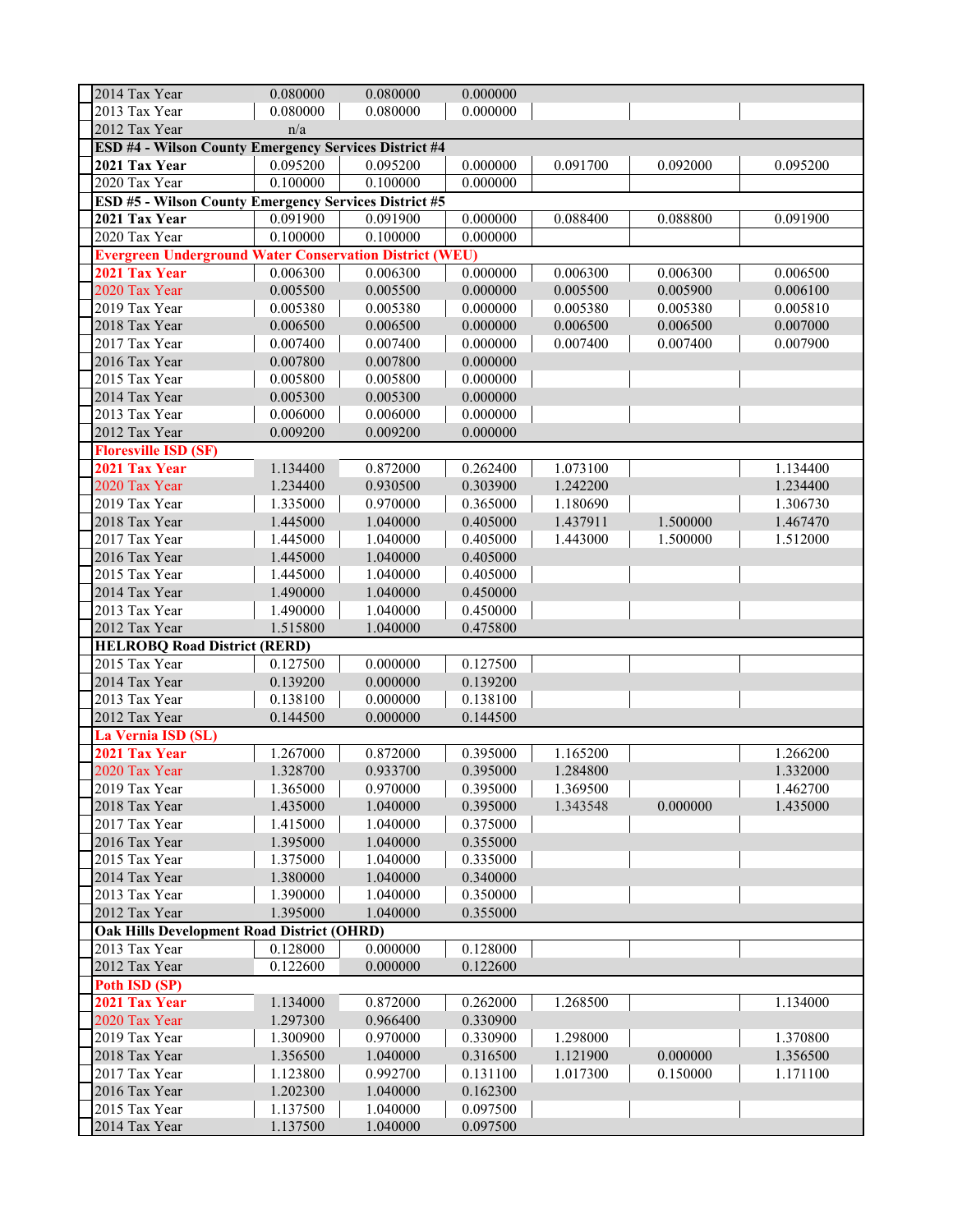| 2013 Tax Year                                        | 1.137400 | 1.040000 | 0.097400 |          |          |          |  |
|------------------------------------------------------|----------|----------|----------|----------|----------|----------|--|
| 2012 Tax Year                                        | 1.074100 | 1.033300 | 0.040800 |          |          |          |  |
| <b>President's Park Road District (PPRD)</b>         |          |          |          |          |          |          |  |
| 2012 Tax Year                                        | 0.106700 | 0.000000 | 0.106700 |          |          |          |  |
| <b>San Antonio River Authority (SARA)</b>            |          |          |          |          |          |          |  |
| 2021 Tax Year                                        | 0.018580 | 0.018580 | 0.000000 | 0.000000 | 0.000000 | 0.018810 |  |
| 2020 Tax Year                                        | 0.018580 | 0.018580 | 0.000000 |          |          |          |  |
| 2019 Tax Year                                        | 0.018580 | 0.018580 | 0.000000 |          |          |          |  |
| 2018 Tax Year                                        | 0.018580 | 0.018580 | 0.000000 | 0.000000 | 0.000000 | 0.017600 |  |
| 2017 Tax Year                                        | 0.017290 | 0.017290 |          |          |          |          |  |
| 2016 Tax Year                                        | 0.017290 | 0.017290 |          |          |          |          |  |
| 2015 Tax Year                                        | 0.172900 | 0.172900 |          |          |          |          |  |
| 2014 Tax Year                                        | 0.017500 | 0.017500 |          |          |          |          |  |
| 2013 Tax Year                                        | 0.017798 | 0.017798 |          |          |          |          |  |
| 2012 Tax Year                                        | 0.017370 | 0.017370 |          |          |          |          |  |
| <b>Stockdale ISD (SS)</b>                            |          |          |          |          |          |          |  |
| 2021 Tax Year                                        | 1.179600 | 0.872000 | 0.307600 | 1.196100 |          | 1.179600 |  |
| 2020 Tax Year                                        | 1.373300 | 0.966400 | 0.406900 | 1.341800 |          | 1.386300 |  |
| 2019 Tax Year                                        | 1.410000 | 0.970000 | 0.440000 | 1.151600 |          | 1.442000 |  |
| 2018 Tax Year                                        | 1.340000 | 1.040000 | 0.300000 | 1.336600 | 1.500000 | 1.411600 |  |
| 2017 Tax Year                                        | 1.340000 | 1.040000 | 0.300000 | 1.329400 | 1.500000 | 1.361500 |  |
| 2016 Tax Year                                        | 1.340000 | 1.040000 | 0.300000 |          |          |          |  |
| 2015 Tax Year                                        | 1.340000 | 1.040000 | 0.300000 |          |          |          |  |
| 2014 Tax Year                                        | 1.340000 | 1.040000 | 0.300000 |          |          |          |  |
| 2013 Tax Year                                        | 1.340000 | 1.040000 | 0.300000 |          |          |          |  |
| 2012 Tax Year                                        | 1.340000 | 1.040000 | 0.300000 |          |          |          |  |
| <b>Wilson County Memorial Hospital District (HH)</b> |          |          |          |          |          |          |  |
| 2021 Tax Year                                        | 0.105400 | 0.084000 | 0.021400 | 0.105400 | 0.084400 | 0.205200 |  |
| 2020 Tax Year                                        | 0.116600 | 0.092800 | 0.023800 | 0.112100 | 0.087700 | 0.117300 |  |
| 2019 Tax Year                                        | 0.116600 | 0.091000 | 0.025600 | 0.111000 | 0.133400 | 0.169600 |  |
| 2018 Tax Year                                        | 0.116600 | 0.089100 | 0.027500 | 0.116600 | 0.084400 | 0.118600 |  |
| 2017 Tax Year                                        | 0.119700 | 0.086700 | 0.033000 | 0.111300 | 0.080300 | 0.119700 |  |
| 2016 Tax Year                                        | 0.112900 | 0.081700 | 0.031200 |          | 0.112900 |          |  |
| 2015 Tax Year                                        | 0.105600 | 0.073400 | 0.032200 |          |          |          |  |
| 2014 Tax Year                                        | 0.105600 | 0.069300 | 0.036300 |          |          |          |  |
| 2013 Tax Year                                        | 0.114600 | 0.075200 | 0.039400 |          |          |          |  |
| 2012 Tax Year                                        | 0.133100 | 0.087800 | 0.045300 |          |          |          |  |
| <b>Wilson County (GW)</b>                            |          |          |          |          |          |          |  |
| 2021 Tax Year                                        | 0.422800 | 0.407600 | 0.015200 | 0.428000 | 0.419900 | 0.449700 |  |
| 2020 Tax Year                                        | 0.485100 | 0.468700 | 0.016400 | 0.463700 | 0.446700 | 0.476500 |  |
| 2019 Tax Year                                        | 0.485100 | 0.464700 | 0.020400 | 0.451400 | 0.430300 | 0.485100 |  |
| 2018 Tax Year                                        | 0.473800 | 0.451900 | 0.021900 | 0.464300 | 0.441500 | 0.498700 |  |
| 2017 Tax Year                                        | 0.473800 | 0.450600 | 0.023200 | 0.459600 | 0.436400 | 0.494900 |  |
| 2016 Tax Year                                        | 0.473800 | 0.450000 | 0.023800 |          |          |          |  |
| 2015 Tax Year                                        | 0.473800 | 0.449900 | 0.023900 |          |          |          |  |
| 2014 Tax Year                                        | 0.473800 | 0.443200 | 0.030600 |          |          |          |  |
| 2013 Tax Year                                        | 0.436400 | 0.430100 | 0.006300 |          |          |          |  |
| 2012 Tax Year                                        | 0.453300 | 0.435100 | 0.018200 |          |          |          |  |
| <b>Wood Valley Acres Road District (WVARD)</b>       |          |          |          |          |          |          |  |
| 2018 Tax Year                                        | 0.132800 | 0.000000 | 0.132800 | 0.128400 | 0.000000 | 0.132800 |  |
| 2017 Tax Year                                        | 0.130300 | 0.000000 | 0.130300 | 0.130300 | 0.002300 | 0.002400 |  |
| 2016 Tax Year                                        | 0.136000 | 0.000000 | 0.136000 |          |          |          |  |
| 2015 Tax Year                                        | 0.136200 | 0.000000 | 0.136200 |          |          |          |  |
| 2014 Tax Year                                        | 0.155000 | 0.000000 | 0.155000 |          |          |          |  |
| 2013 Tax Year                                        | 0.158200 | 0.000000 | 0.158200 |          |          |          |  |
| 2012 Tax Year                                        | 0.160100 | 0.000000 | 0.160100 |          |          |          |  |
|                                                      |          |          |          |          |          |          |  |
|                                                      |          |          |          |          |          |          |  |